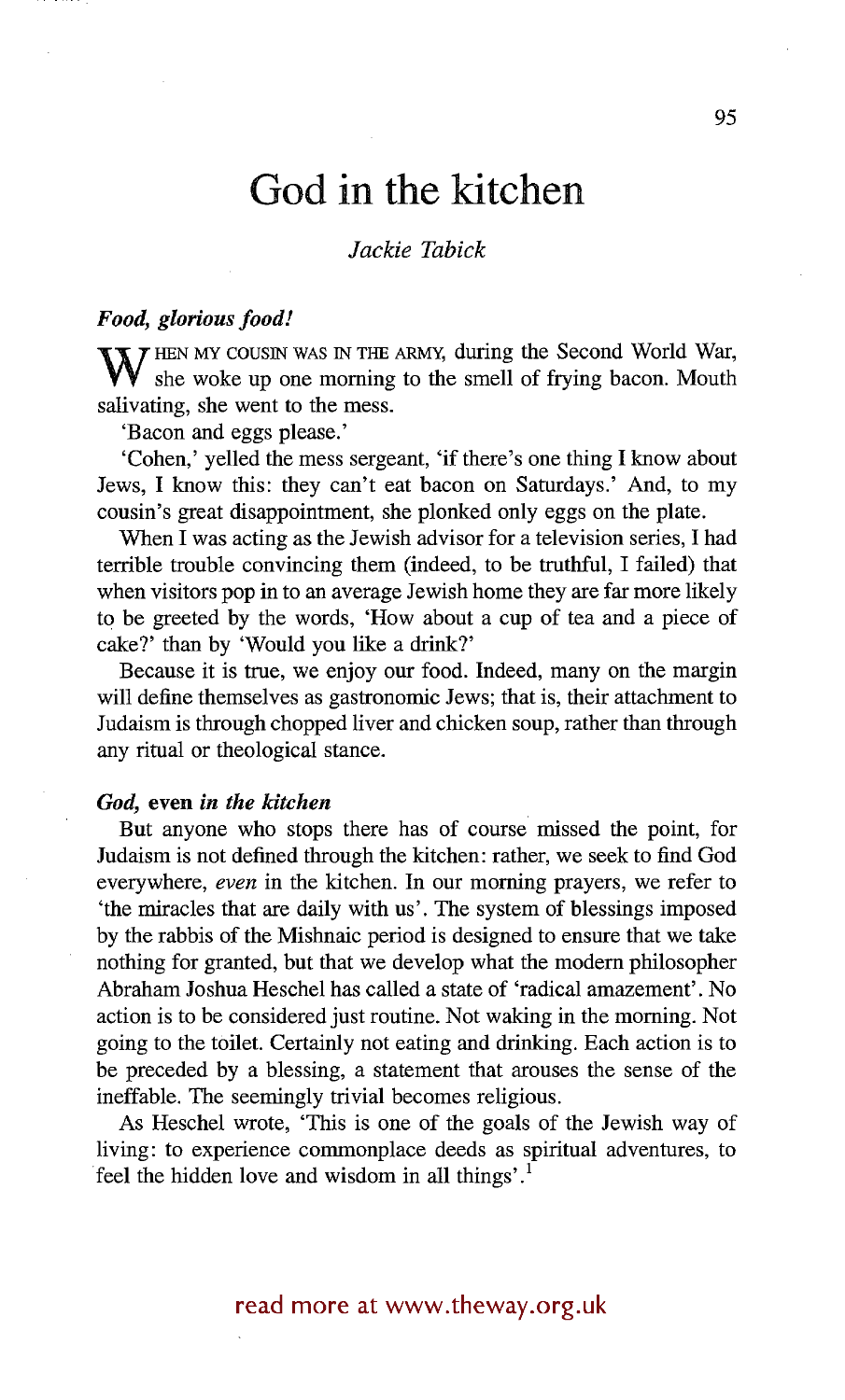# *The unity of creation*

The vital element is to remember that behind the individual actions is a unity that is greater than we are, greater than our individual actions. One of the greatest benefits that has come to us from the modern scientific world are the insights from the study of ecology, for they have taught us that behind the wonderful diversity that we witness around us, there is the unity of creation. And behind that unity, we Jews see the one God, the Creator of all. And the rhythms that we impose upon our days, weeks, years, indeed upon the span of our very life, remind us of that ultimate unity.

This is the reason why so many Jews are today so disappointed by the lack of spirituality they feel when they come into contact with Judaism. For their contacts are often so disjointed. They visit the synagogue for the great High Holy Days<sup>2</sup> and expect instant revelation of forgiveness. Instead they find boredom. Or they sit through a Seder,<sup>3</sup> and cannot wait for the meal. Or they find the rituals of death quite incomprehensible; the superstitions such as covering mirrors, originally to prevent the souls of the departed becoming trapped in the reflection, become the vital acts, assuming an importance out of all proportion to the life-cycle event.

Everything has to fit into the coherent whole; that is what gives us the richness we seek.

# *Time... the 'Star Trek' effect*

Our life is ruled by time. The millennium celebrations do not let us forget that! But as a Jew, my time is ruled by another calendar. And we have to work at juggling the demands made by both.

Even the small differences are important. Our day begins at sunset. We don't have to wait till the bewitching hour to start a festival! On the eve of a Sabbath or festival we experience what I, as a science fiction fan, call the 'Star Trek' effect. I rush in from synagogue; the family is busy with their own activities. The television is usually still on. Over that noise our son is playing the piano. I bustle like mad about the kitchen finishing off our dinner. After a few hectic and rather tense moments we gather round the table. And my daughter and I light the candles.

It is as if we have been transported to another word. Suddenly, we have time for each other. My husband recites the kiddush, the prayer that sanctifies the day, and blesses the children and pays tribute to my contribution to the family in the words from the book of Proverbs: 'A woman of worth, who can find her? Her price is far above rubies.<sup>4</sup>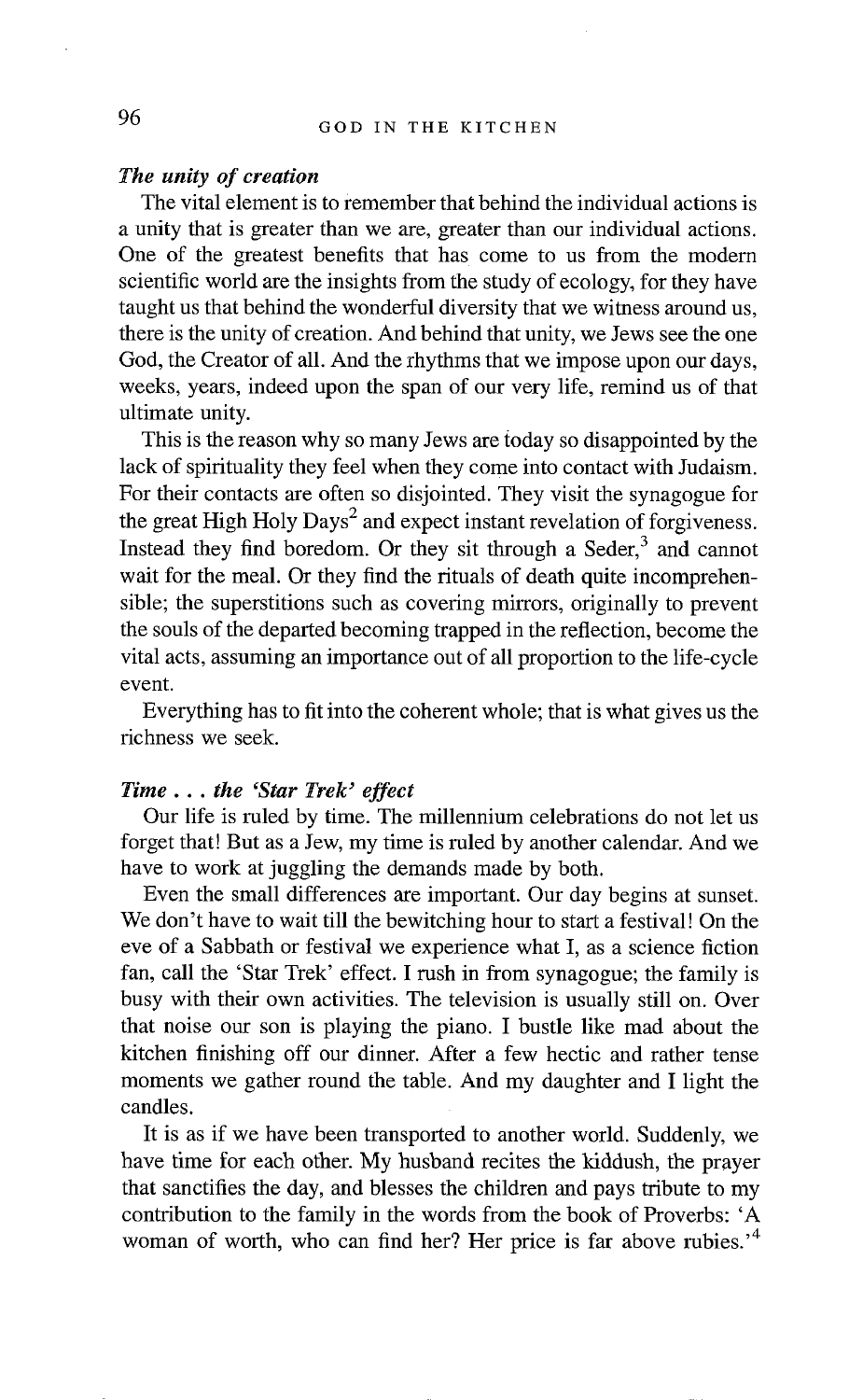And, as a family, often with guests, we can sit and talk about our week, our plans, sometimes even about what has been learnt about the reading for the Sabbath day. The Sabbath peace has arrived and normal activities, shopping, writing, cooking, spending money, cease until three stars have appeared in the sky on the Saturday evening.

Then the process is reversed. Again we use candles and wine.<sup>5</sup> though this time we add the sweet smell of the spices to remind our Sabbath souls that a return visit will be worth it next week! And as we sing farewell to the peace we have enjoyed, so the computers go back on, the phone starts ringing and the mad hectic lifestyle we all seem to endure these days begins again.

But Shabbat does not just begin at sunset on Friday. If we left preparations until then, how could we enjoy the day? The whole week is built around it; from what shall we eat? (Food again!) What visitors shall we invite? To when can we shop? Cook? And organize ourselves so we can be free to enjoy? Not only that. The Torah reading on the Sabbath is so much more meaningful if it has been studied in advance. And even prayer needs daily practice. *Especially* prayer needs daily practice. We cannot expect the Sabbath prayers to have meaning without the daily spiritual workout.

In the Mishnah we are told, 'The pious men of old used to wait an hour before they said The Prayer, that they might direct their hearts toward God'.<sup>6</sup>

And in the Hassidic literature we are told, 'The Tzanzer was asked by a Chassid: "What does the Rabbi do before praying?" "I pray", was the reply, "that I may be able to pray properly".<sup>7</sup>

And if the Sabbath relies on preparation, physical and spiritual, to take place on the working days of the week, so the festivals rely on the Sabbaths and each other to make a meaningful and coherent whole.

### *The autumn manoeuvres*

Our year begins in the autumn, with Rosh Hashanah. But preparations begin much earlier. The liturgical calendar begins to prepare us a whole month before, the special prophetic readings, taken from the book of Isaiah, are heady and full of the excitement of the call to return to God, we include the blowing of the shofar into our daily worship, and a week before, we assemble in the synagogue late on a Saturday evening, for the penitential prayers. $8$  This is a solemn yet joyful service. For what more joyful task can we perform for our God then getting rid of the rubbish from our lives? We are like workmen, sweeping the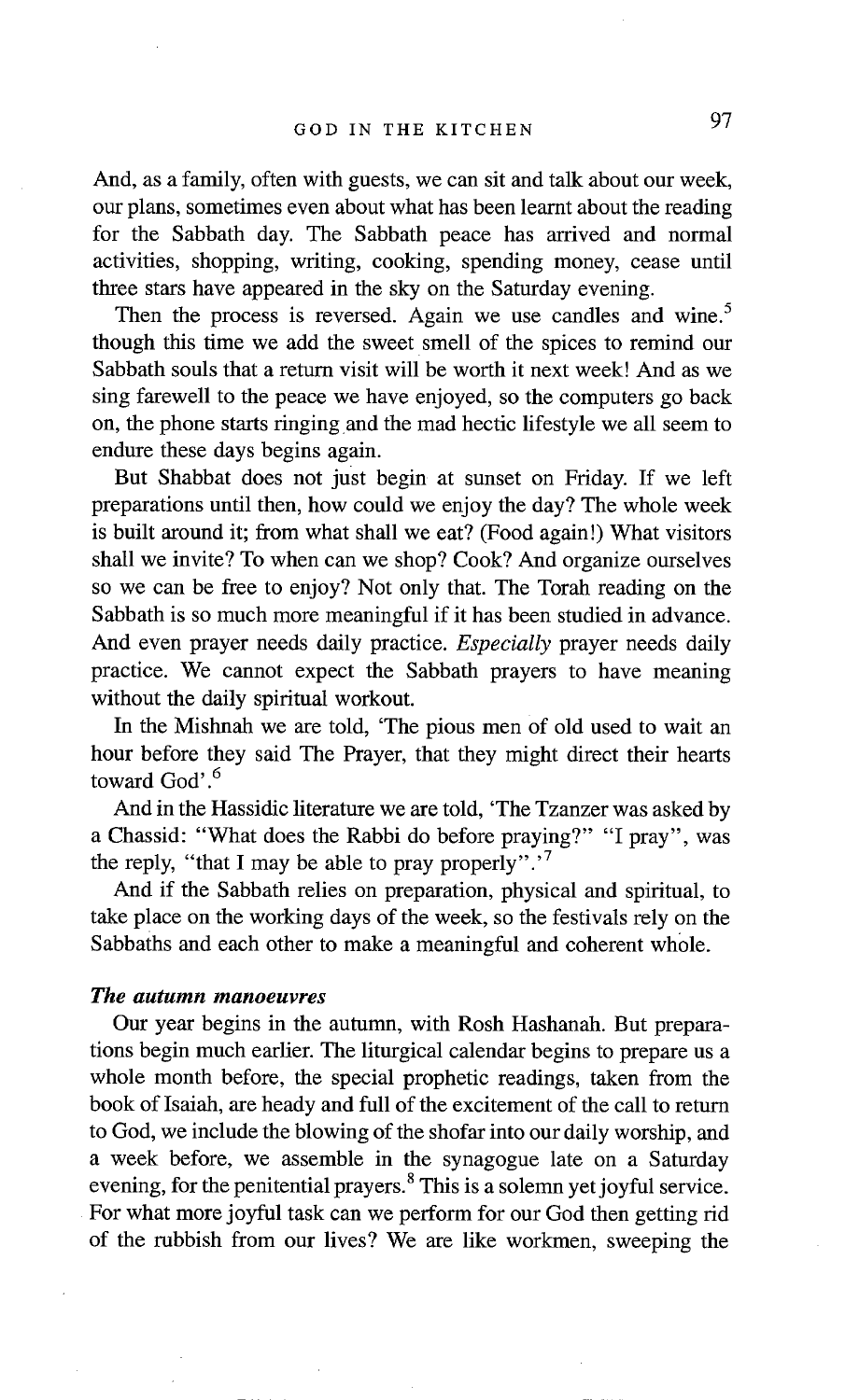courtyard of the king, gathering the rubbish and throwing it into the pits outside the town.

The kitchen smells of good food. Honey is brought, so we can dip apples into the sweet substance and pray for a sweet New Year. In our family, we save the best apple from our tree for the ritual. Food has to be prepared, most again cooked in honey, even the chicken! Cards and calls are received and sent. And decisions about the level of charitable covenants are made, and new covenants signed. For what is the use of praying for forgiveness, if we have not made arrangements to help the vulnerable?

The days are spent in synagogue and in feasting with friends and family. In the afternoon, we go together and symbolically throw our sins away in the running water of a local stream, meeting other families as we go.  $9^9$  It feels like the whole community is on the move. And even strangers greet each other; we are instantly recognizable, in our good clothes and carrying prayer books and bags of stale bread to throw for the ducks or fish.

Linking the New Year and the most important day of the calendar, the Day for Atonement, are the Ten Days of Penitence. We always joke that the congregations my husband and I serve are obviously free from sin, for the smallest congregations of the year attend services on the Sabbath in those ten days. Perhaps they are suffering from prayer fatigue! And during this period we try to apologize to those we have hurt or harmed and make suitable amends, for if we have not accepted responsibility for our sins, and done something positive to alleviate the harm they have brought upon us and those around us, then how can we ask God to forgive us? And the greeting changes, from Happy New Year, to 'May the final sealing be good'.<sup>10</sup>

Then comes the fast, and from three or four years old the children are involved. They learn that the adults are fasting, so they must be good. And sweets are not allowed even for the youngest, so they too should understand the solemnity of the day. And like the adults, leather shoes are not worn, in the hope that just as we show mercy on the animals, so God will show mercy to us.

As we finish our meal before the fast, the table is cleared and books are placed upon it. For once, the kitchen is closed. A very heavy statement in any Jewish house! For twenty-five hours, those who are physically capable of the act will abstain from all food and drink. We need to concentrate just on our prayers and pray for forgiveness for our sins. We spend the majority of the day in synagogue, and you always know if the day has been good. During the middle of the afternoon, time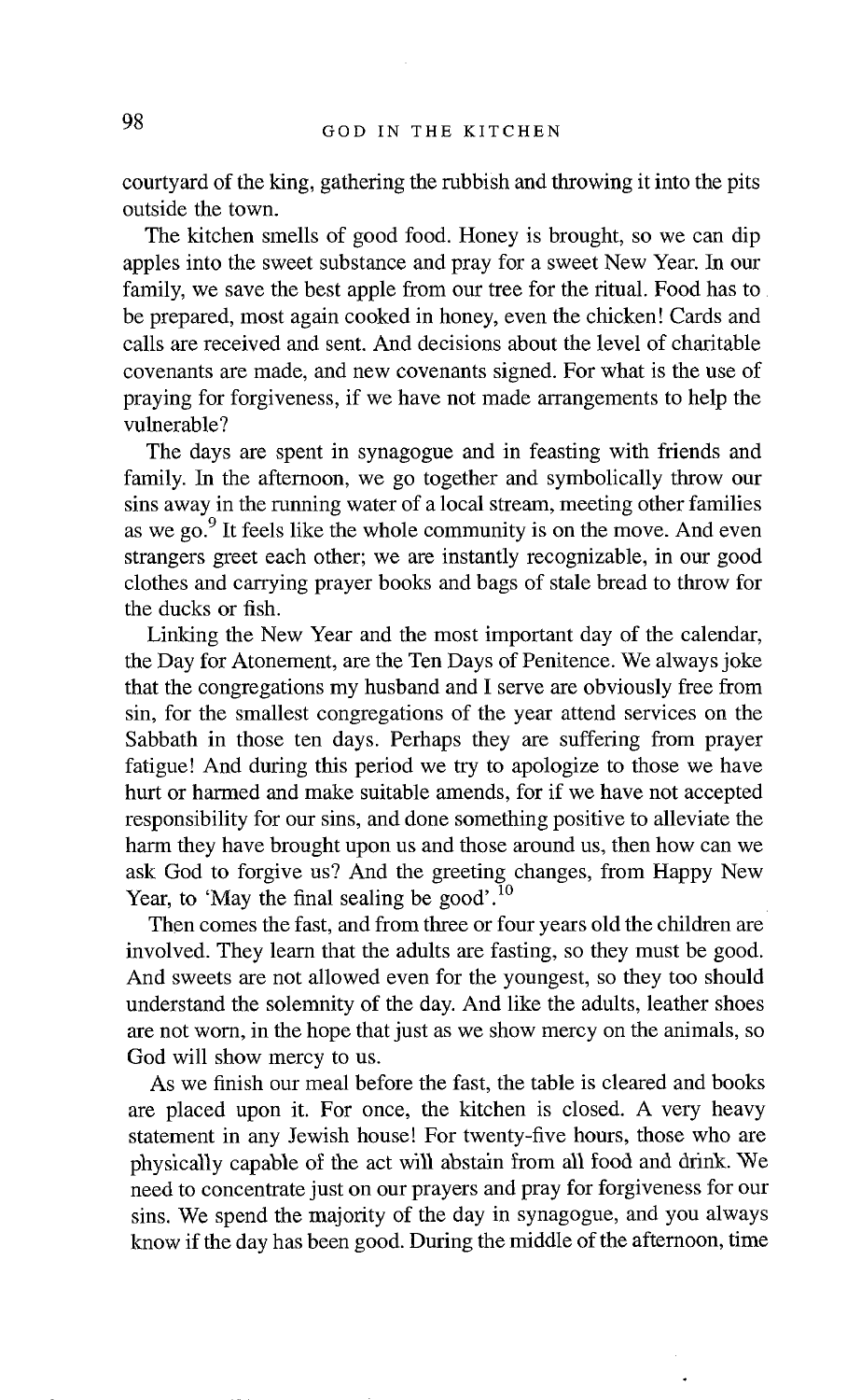becomes meaningless, it is with a sense of shock that you suddenly realize that only an hour remains, your voice becomes stronger, the prayers and the music become ever more urgent. Then the final shofar  $b$ last<sup>11</sup> shatters the mood, and joyful shouts of Happy New Year are heard again.

But we are not ready to break the fast until we begin preparations for the next festival, of Succot.<sup>12</sup> Before we sit down to eat, my husband makes the first move to putting up our Succah - he brings in the toolkit! Minimalist, but a start! I feel incredibly sorry for those who limit their observance to the New Year and the Day for Atonement. They see such a lopsided view of Judaism, cerebral, solemn, castigating us for our sins of commission and omission. They miss the fun and the joy.

Succot is the time of rejoicing. After all the intellectual activities of Atonement, out comes the wood and the hammer and up goes our temporary shelter. All the family help, in the building or the decorations. And I would hate to miss the annual attempt, dressed in our coats, to drink soup that is minute by minute being diluted by the pouring rain! There is a real sense of physical pride if the Succah stays up. The wonderful pleasures of sight and smell and taste as you stand in the Succah. And the strange daily waving of the Lulav (consisting of willow, myrtle, palm and citron), when we remember the world and the need for rain, made stranger by the fact that in this country, we usually have already had too much of the stuff. This year, I told the young people to think, 'Africa, India and Israel', as they waved the branches in all the directions of the compass.

And the month concludes with sheer manic joy at Simchat Torah<sup>13</sup> as we conclude the reading of the scrolls and immediately begin again. The throwing of sweets, the dancing and singing, the waving of flags and consumption of alcohol, all valid expressions of a different kind of spirituality. The love of God and his revelation as expressed in the Torah becomes a reality around us. The month moves from solemnity to joy, from adult-centred festivals to all family-events, just as life contains all these elements, all one unity.

# *Winter lights and difficulties of identity*

The minute Simchat Torah finishes, our youngest begins his personal preparations for Chanukah:<sup>14</sup> the writing of his wish list! The midwinter is a difficult time for those of us out of step with the secular calendar. Everywhere we turn, from the beginning of November, Christmas confronts us. No wonder that the really unimportant festival of Chanukah has suddenly grown in popularity. Every night, we light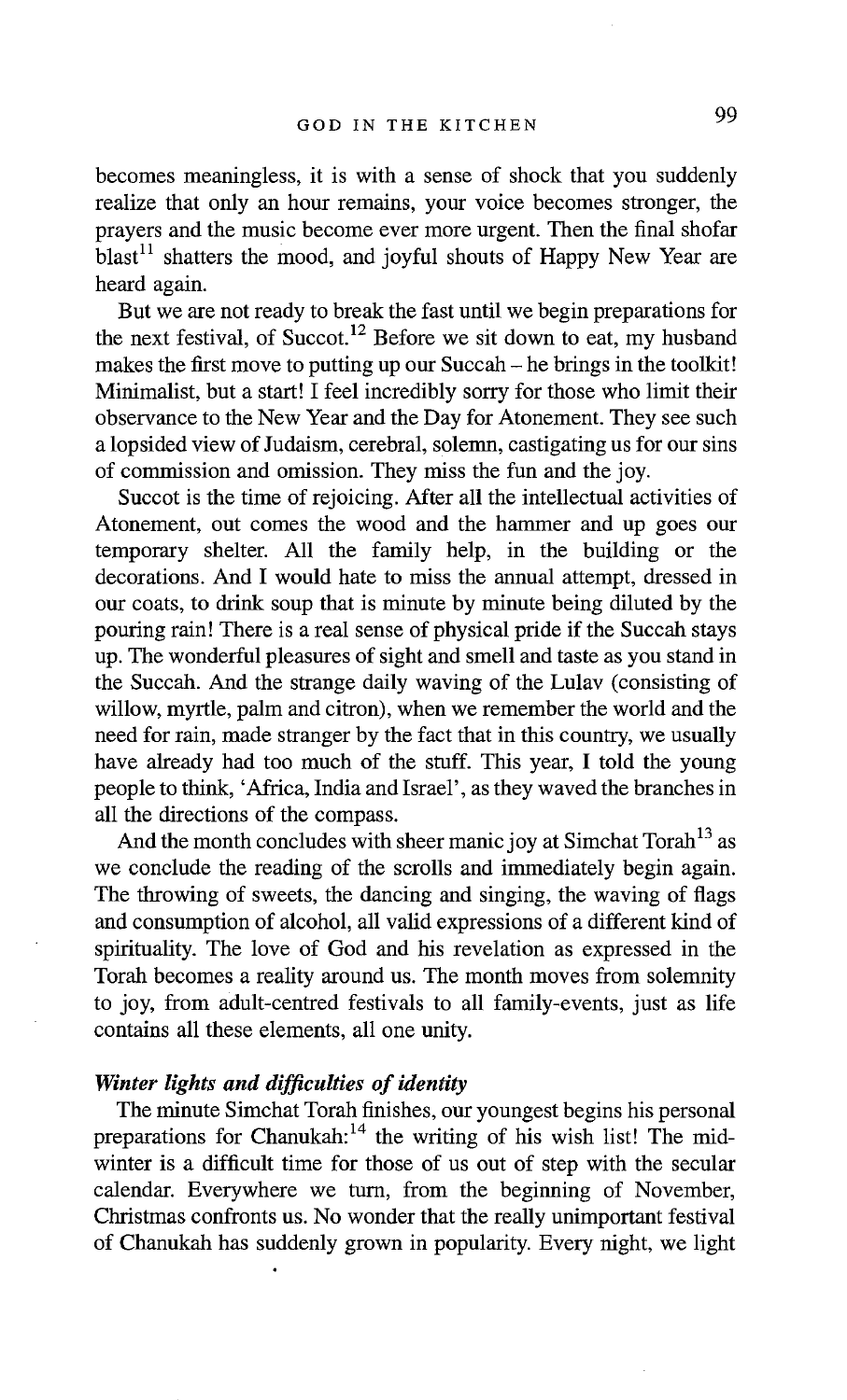candles. Our candlesticks have been made by the children over the years and we consume hundreds of candles over the week. We say the prayers, always enjoying our traditional argument over which version we should use, the one in our prayer books or the one the children learnt at school. (The advantage and disadvantage of sending them to Jewish Day Schools is that they know enough to argue!) And they get presents. Every night in the week!

The festival talks of the tiny light that survives in the midst of great darkness; the fight for the retention of a separate identity in a culture that is so wonderfully attractive and benign. The clash of time and calendars and tastes. Will latkes<sup>15</sup> and donuts, the traditional food of the festival, win, or will it be Christmas puddings and mince pies?

It is winter. It is cold and bleak, but our minds turn to trees and the benefits they bring to our world. A chance to show our young that Judaism can be relevant and also talk ecology. Minor the festival might be, <sup>16</sup> but such fun to try and consume fifteen types of fruit that grows on trees over the course of the day. Our table groans under the bowl of fruit that has pride of place. And of course, a chance to remind ourselves of the link with Israel as we collect money to buy trees to be planted in the Land.

Then, just as winter seems to be unending and the darkness unrelenting, we break into the madness of Mardi Gras and the celebration of Purim.<sup>17</sup> I start working for Purim from the previous Hallowe'en, when various items for dressing up begin to appear in the shops. I add to the collection over Christmas and this year I am the proud owner of a large yellow hand, bearing the words, 'Boo, Hiss', bought during a visit to the Pantomime. Such early preparations are vital for that awful moment when we have to decide, how shall we dress for the festivities? Over the years, I have become a dab hand at making costumes, and sometimes my children have demanded two, one for synagogue, the other for school. Last year, I was a chocolate mousse, complete with a moose hat! My husband wore the loudest jacket imaginable, bought in a charity shop, and a revolving bow tie. And that was just the adults! The fun, of course, hides the real message of the story: the ever-present danger of anti-Semitism, indeed of prejudice of all kinds. But like all good jokes, the serious message is disguised to alleviate our distress. And we conceal our fears of what may happen in society as we drown out the name of Haman with our rattles and our boos.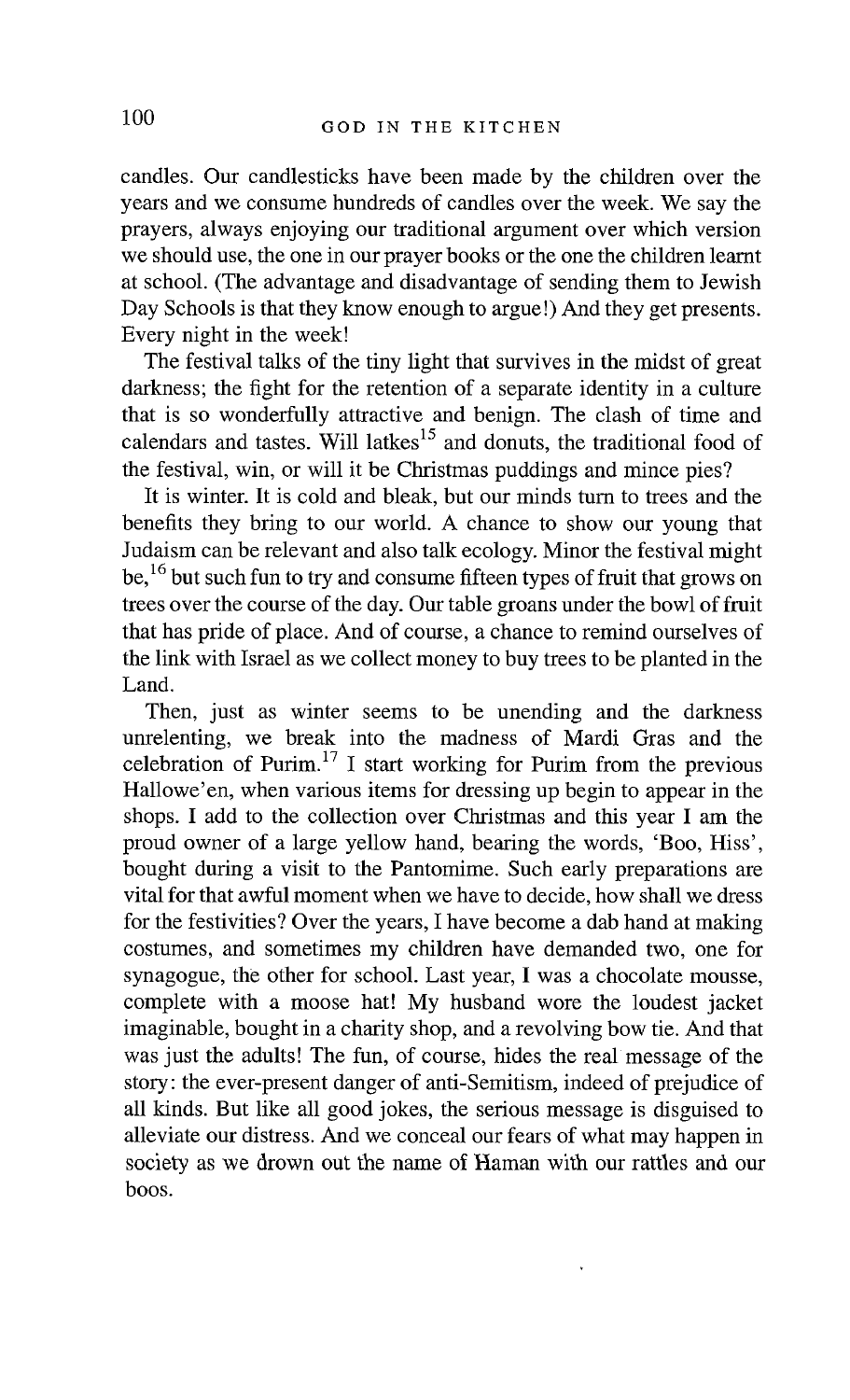# *The great spring-clean, of house and soul*

Purim also marks the beginning of preparations for Pesach.<sup>18</sup> It means I have one month to run down all the food in my cupboards and freezer, clean the house from top to bottom, buy in the Pesach foods and prepare myself spiritually for the celebration of the Passover.

Suddenly, the house is filled with the aroma of cakes and biscuits as I try desperately to use up the flour in constructive ways. And the children and my husband are press-ganged into the cleaning routine. Actually, help is always willingly given. They look forward to Pesach and understand that the better the preparation, the more they will enjoy. Little notices begin to appear on rooms upstairs and then cupboard doors in the kitchen, 'No hametz (leavened dough) Zone!' And as we clean the rooms, so we try to search our souls for the dirt left by our unthinking and uncaring ways.

The day leading up to the Seder is just crazy. The previous night, all the normal crockery and cooking utensils, except those we will need for breakfast, are locked away or carted out to the garage. My husband and the children search the house with the palm branch left from Succor in one hand, and a torch in the other. (Traditionally a candle is used, but I long ago decided I could not cope with the fire risk!) They are looking for ten pieces of bread that I have carefully concealed around the house and I just hope they don't find more. If they do, then my cleaning is at fault.

The next day, breakfast is hurried, the bread taken out and burnt in the garden and then the lounge has to be transformed into a dining room for up to thirty people, a mixture of family, friends and always some strangers. There is an incredible feeling when you cook that day: all packets of food are new, the Pesach crockery reappears like old longlost friends, and there is always the clock to beat.

The Seder, meal and service combined, is one of the great joys of the year, when history and theology are literally eaten and tasted: the bread of poverty, the bitterness of slavery, the freshness of spring and freedom. All generations have a part to play. My husband challenges our children to find questions for him from the text. They take this very seriously and begin the hunt weeks in advance. Then there are the friendly 'battles' over tunes, and the serious debates over, 'What constitutes slavery in our lives at this moment?' And, 'Are we free?' Certainly, as I survey the mess left by Matza crumbs that are trailed over the house, and remember the frenzy of cleaning that had left the house sparkling just hours before the festival, a new understanding of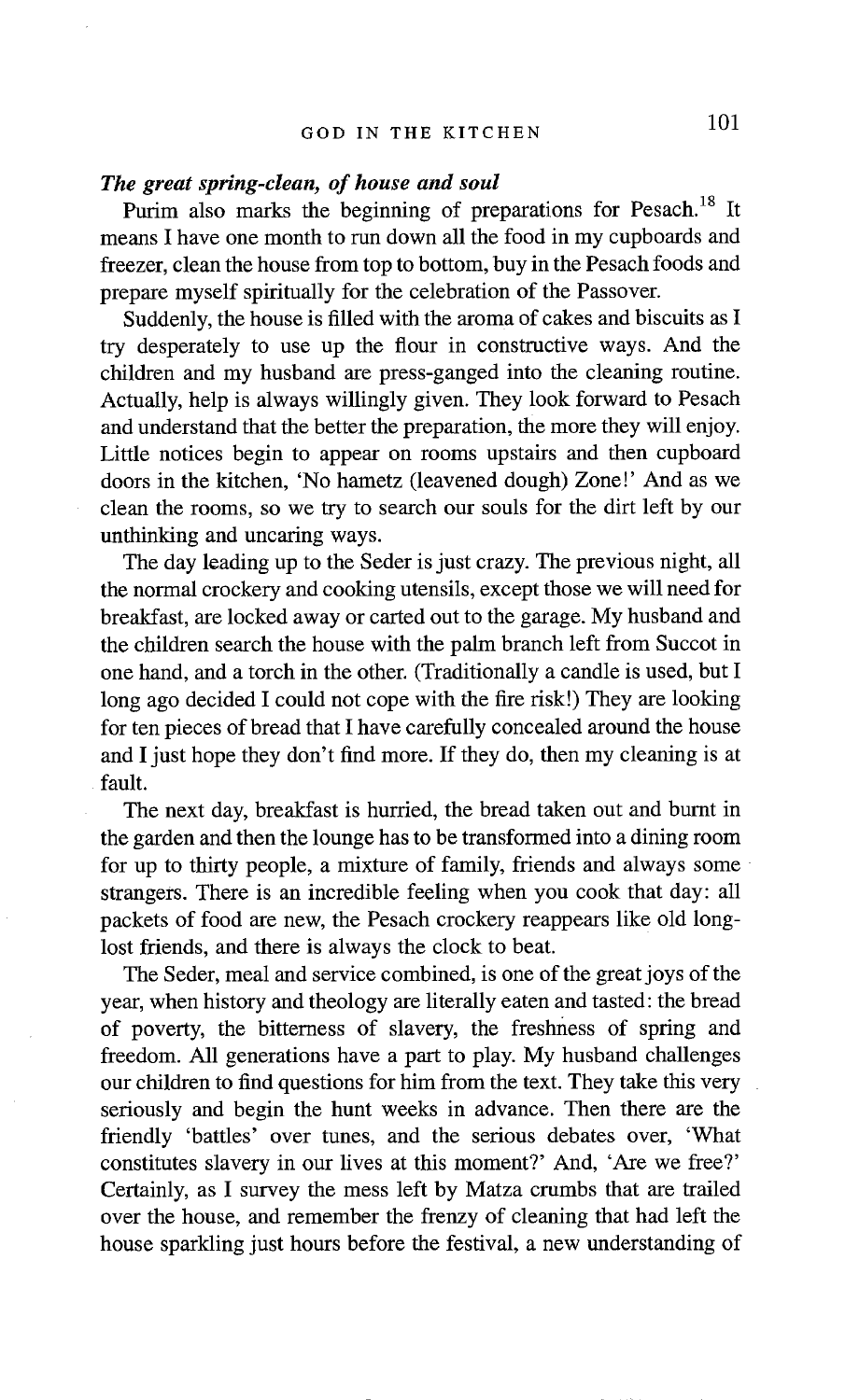slavery and servitude burgeons within me and I feel so sorry for the slaves!

During the weeks that follow, two new festivals have entered the year. We first remember the victims of the Holocaust, lighting six memorial candles for the six million, reading books and poems that tell the story, and then, a few days later, celebrate the birth of the state of Israel. What a contrast in emotions that has to be dealt with! But over and above these new festive days is the counting that links the Passover with the festival of Weeks,<sup>19</sup> for freedom must be grounded in responsibility, we have to accept the duties that arise from revelation.

Shavuot is very much a synagogue festival, with a night spent in study and then the joyful acceptance of the Ten Commandments in the morning service. But even here, food plays a part, for we eat milky foods, especially cheesecake and blintzes, to remind ourselves that in the face of so much learning, we are little more than children who have to be sustained by milk.

And in the heat of the summer, the holiday season, the final confrontation between the two calendars, for amid the pleasure of sandcastles and sea, we observe the fast day of the Ninth of  $Av<sub>1</sub><sup>20</sup>$  when we recall the horrors of war and the terrors of the forced eviction of our people from the Land of Israel, $^{21}$  and so empathize with the victims of such horrors today. In our family, it is the custom to donate the money we would have spent on our food that day to a charity that helps the victims of war.

And then begin the preparations for the New Year, and the cycle begins again.

### *Life events*

On top of this natural and yearly cycle is the more personal cycle of life events, of birth, adolescence, marriage and death. And these too find their place in our homes as well as our synagogues. Like Sabbaths and festivals, the communal and home rituals are intertwined.

Providing all is well, our boys are circumcised at eight days in our homes, among our friends and relatives. In the Progressive traditions, special prayers follow this for both sons and daughters in the synagogue, when both parents and baby are called up before the Holy Ark to give thanks. In Orthodox synagogues, only the father is called to the Torah to say a blessing. The occasion is often marked by the giving of Kiddush cups to the babies, in preparation for their future participation in family rites on festivals and Sabbaths.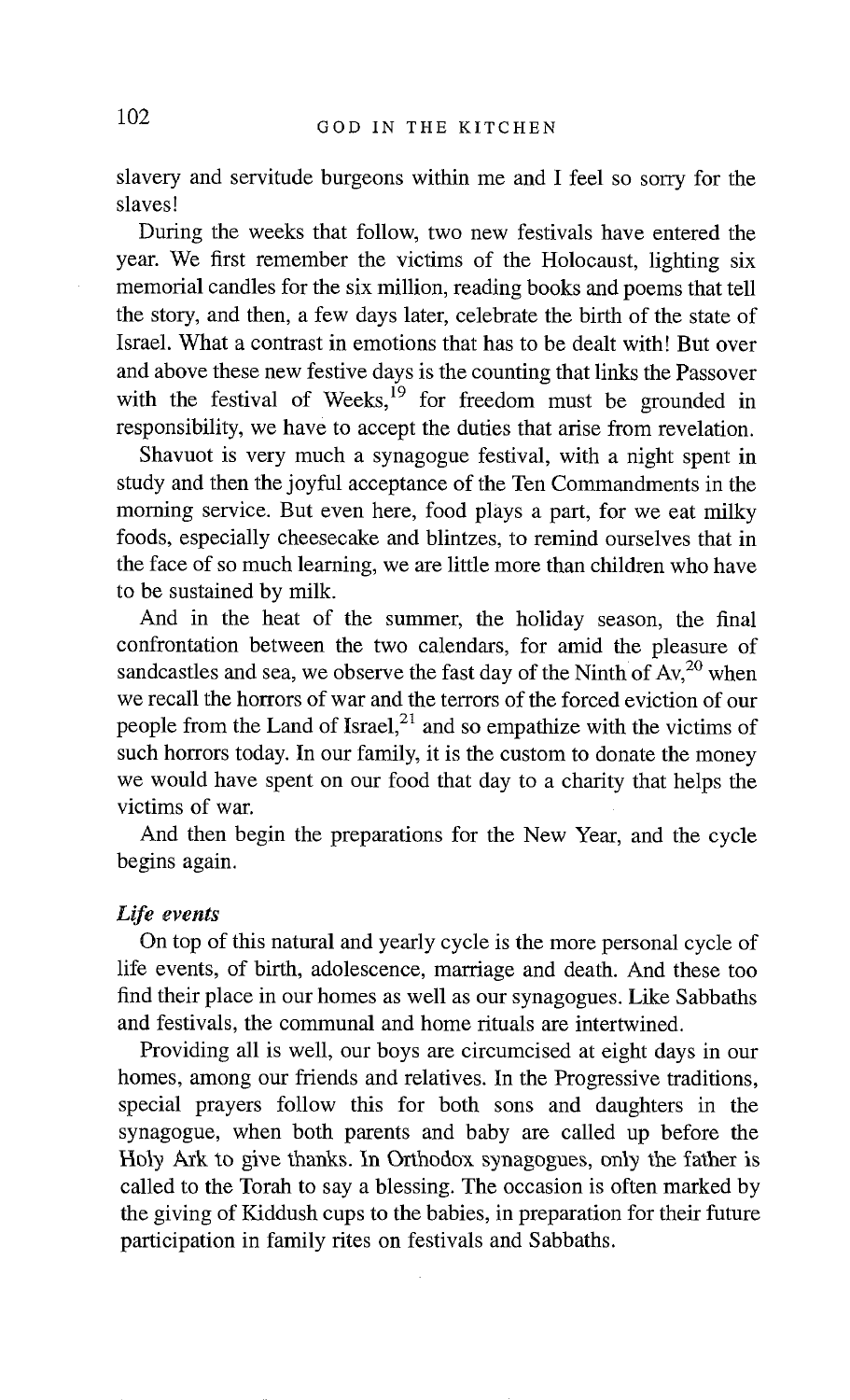Apart from the inevitable feasting, bar and bat Mitzvah ceremonies<sup>22</sup> and weddings take place very much in the synagogue. Though weddings can take place in our homes and gardens, usually they do not, for lack of room and formality.

But apart from the actual funeral, the rituals surrounding death are very much attached to our homes. After the funeral, a week of mourning begins. When the moumers return from the cemetery, a meal of consolation awaits them, eggs and round-shaped foods, a symbol of the continuity of life. Each day, a congregation gathers for daily services to be held at the house of mourning. In between, visitors come and chat to the mourners about the deceased. Food is provided by other family members and by friends. It is a chance for the mourners to talk, to cry and to be surrounded by love and support, a reminder that they are not alone.

# *The little sanctuary*

No wonder that the home is referred to in some modem works as 'the little sanctuary'. It is not merely a place to sleep and rest, it is a holy place where rituals and ethical teachings determine the layout of the kitchen, the contents of the bookshelves and the way time is used within its walls. In it and through it links are made to our past, to our synagogues and institutions of learning and caring now, and, hopefully, to our future.

When the prophet Micah says, 'It hath been told thee, O man,' he assumes that everyone knows about God. With this knowledge every man is capable of undertaking the duty of a priest, which is to create a place where sanctity reigns. Man needs a holy place; a man needs holiness. The priest must create such a place, be it a temple or a synagogue, or the home where the family lives.<sup>23</sup>

We are told that the windows in the Temple in Jerusalem were so organized that rather than letting light into the building, the holy light would flow out into the world. In our morning daily prayer we thank God for 'renewing the wonders of creation'. Every day, every place, carries within it the potentiality of holiness. It is up to us to find the time and place to allow it into our lives.

*Jackie Tabick* is married to Rabbi Larry Tabick and mother of three children. She was the first woman to be ordained in Great Britain and presently serves as